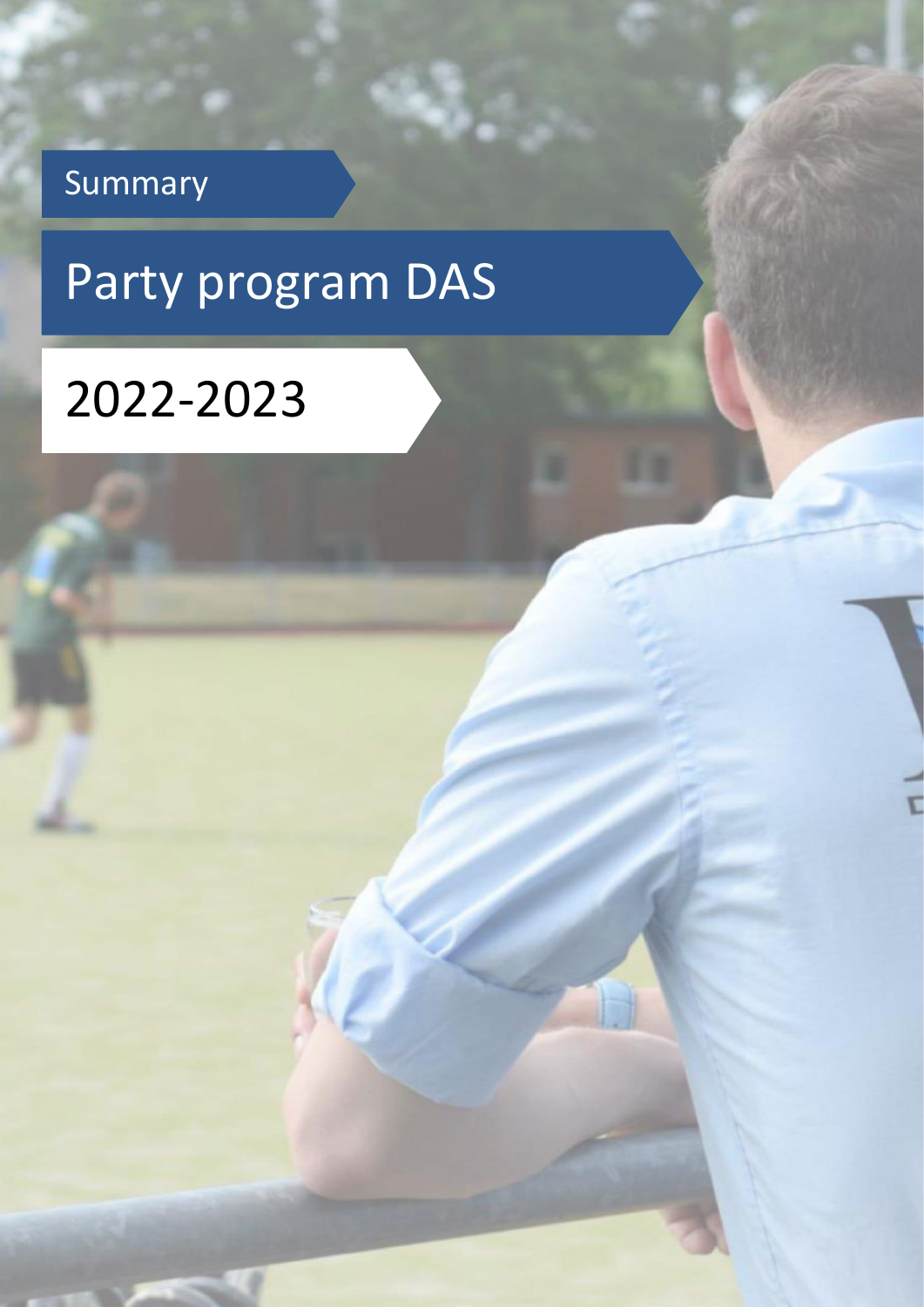#### 1. Education quality

Education is DAS's highest priority, students at this university are here to take part in education. Our education should be of the highest possible quality and students need to be able to share their opinion on the level of education.

- $\checkmark$  DAS is in favour of integrated subjects through, for example, projects, however it is even more important that, also in TOM 2.0, education is accessible to students who are not able to study fulltime.
- $\checkmark$  There should be research aimed at the effectivity of the current education quality assurance measures.
- ✓ More teaching staff should get their basic educational qualification and receive language courses.
- $\checkmark$  Overpopulation of studies should be prevented to ensure education quality More attention for the quality of guidance of graduation assignments.
- $\checkmark$  DAS pleads that sufficient space for study associations and self-study areas is preserved.
- $\checkmark$  Lectures should remain available online so they can be watched later.
- $\checkmark$  DAS is completely against evening lectures.
- $\checkmark$  DAS thinks more structure should be offered for students within their study programme.
- $\checkmark$  The university should prevent and where possible take away the negative consequences of corona for students, such as study delay.
- $\checkmark$  Although the University has a good database, there is still room for more and affordable study material.

#### 2. Ambition

Student activism is, in the eyes of DAS, the most important way in which students can develop themselves besides their study. Whether this is a board year, a committee, high level sports, or a job, everyone should get the opportunity to develop themselves on a personal level.

- $\checkmark$  DAS wants an evident UT certificate which recognizes student activism of multiple kinds.
- $\checkmark$  More opportunity for initiatives and support for them, like student start-ups and professional sports.
- ✓ Starting with lecture year 2020-2021 separate subjects besides integrated modules are available.
- $\checkmark$  DAS will make sure this is executed correctly and there is a pliant transition period.
- $\checkmark$  The university should have an active communication strategy to students what is possible besides studying.
- $\checkmark$  There should be more attention and information about the possibilities for plus- and honours programmes.
- $\checkmark$  The university should support Student Teams more where possible.
- $\checkmark$  DAS wants the personal development minors to receive more attention. FOBOS regulations should be equal and realistic.

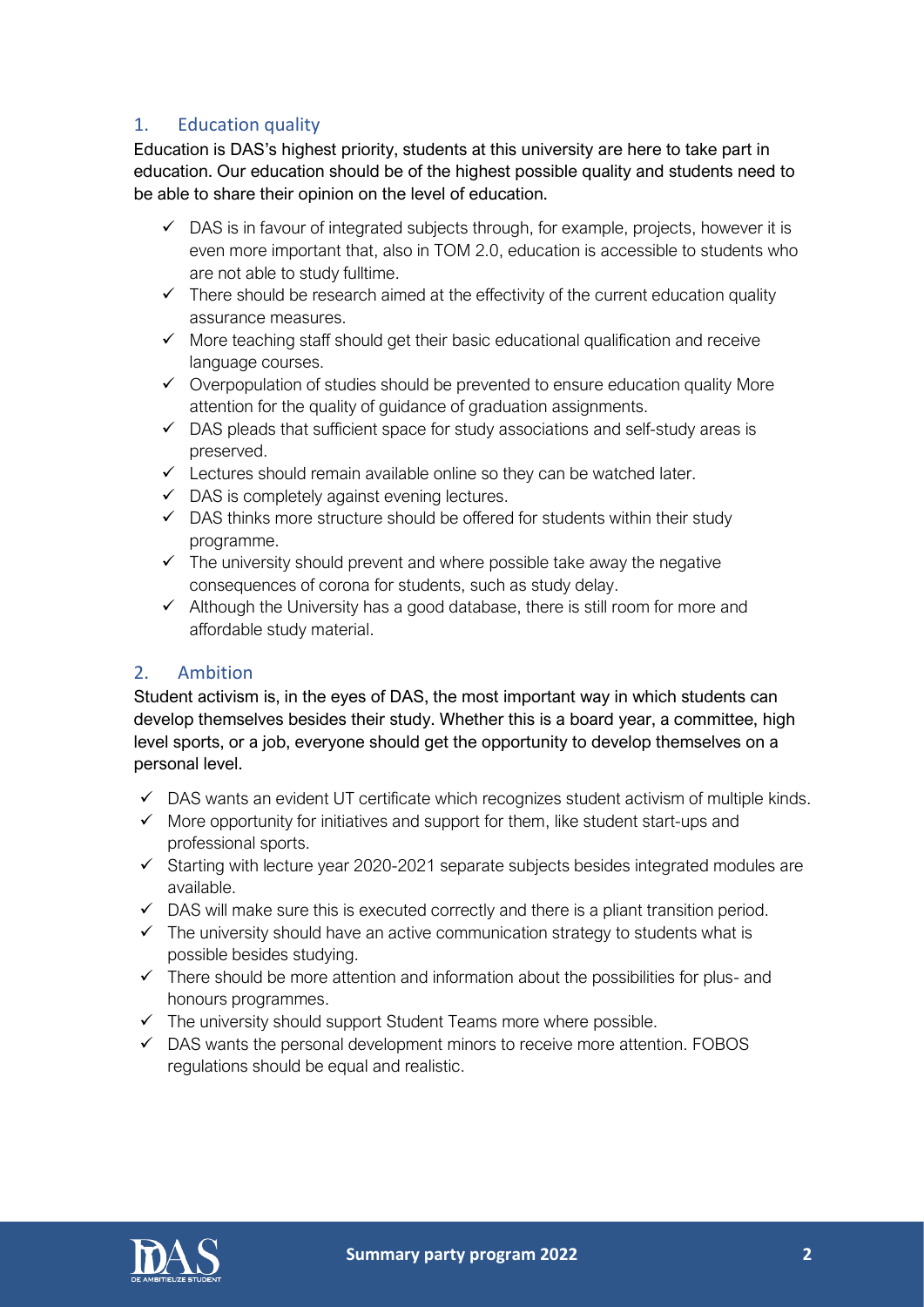#### 3. Participation

The possibilities for participation within the university should be clearer for both students and employees.

- $\checkmark$  DAS feels program committees, faculty councils, and the university council should be professionalized more.
- $\checkmark$  DAS is committed to active promotion of participation within the university.

#### 4. Inclusion

In the last few years, our UT has gained many new diverse cultures and preferences. A beautiful development if this is handled well. DAS thinks the university should do everything in their power to make sure all students can work, study, or sport at this university.

- $\checkmark$  Inclusion is more than just language policy, and more could be done to decrease the gap between various cultures at the UT.
- $\checkmark$  DAS promotes integrating nationalities within education.
- ✓ All communication in education should be either English or multilingual.
- ✓ More room for (English) language development of employees and students.
- $\checkmark$  Parties outside of education should be involved in discussions about language policy and internationalization.
- $\checkmark$  There should be no obligations for associations, and no central policy should be made.

#### 5. Student wellbeing

DAS is of the opinion that the university should ensure the wellbeing of her students. The facilities of the university should allow for this.

- $\checkmark$  More support for student psychologists, reduced waiting times, and more attention for prevention instead of healing mental problems.
- $\checkmark$  Campaign for awareness of mental wellbeing of students.
- $\checkmark$  Extra attention for student quidance.
- $\checkmark$  Monitor the effects of the pandemic and act accordingly
- $\checkmark$  Quality of UT healthcare facilities needs to be assessed

#### 6. Facilities

This university has many facilities and services to offer and should ensure these are maintained accordingly. The university should keep innovating and keep improving her facilities and services.

- $\checkmark$  Improved communication from the university to the students.
- $\checkmark$  Sufficient study facilities.
- $\checkmark$  More facilities sport- and culture associations.
- ✓ More resources for culture associations.
- $\checkmark$  Ensure good quality of housing, internet, and sport facilities.
- $\checkmark$  More available student housing for (international) students.
- $\checkmark$  The UT should allow students to choose their own roommates (co-optation) to retain a safe and sound housing environment.
- $\checkmark$  Preservation and expansion of financial and physical resource for student teams.